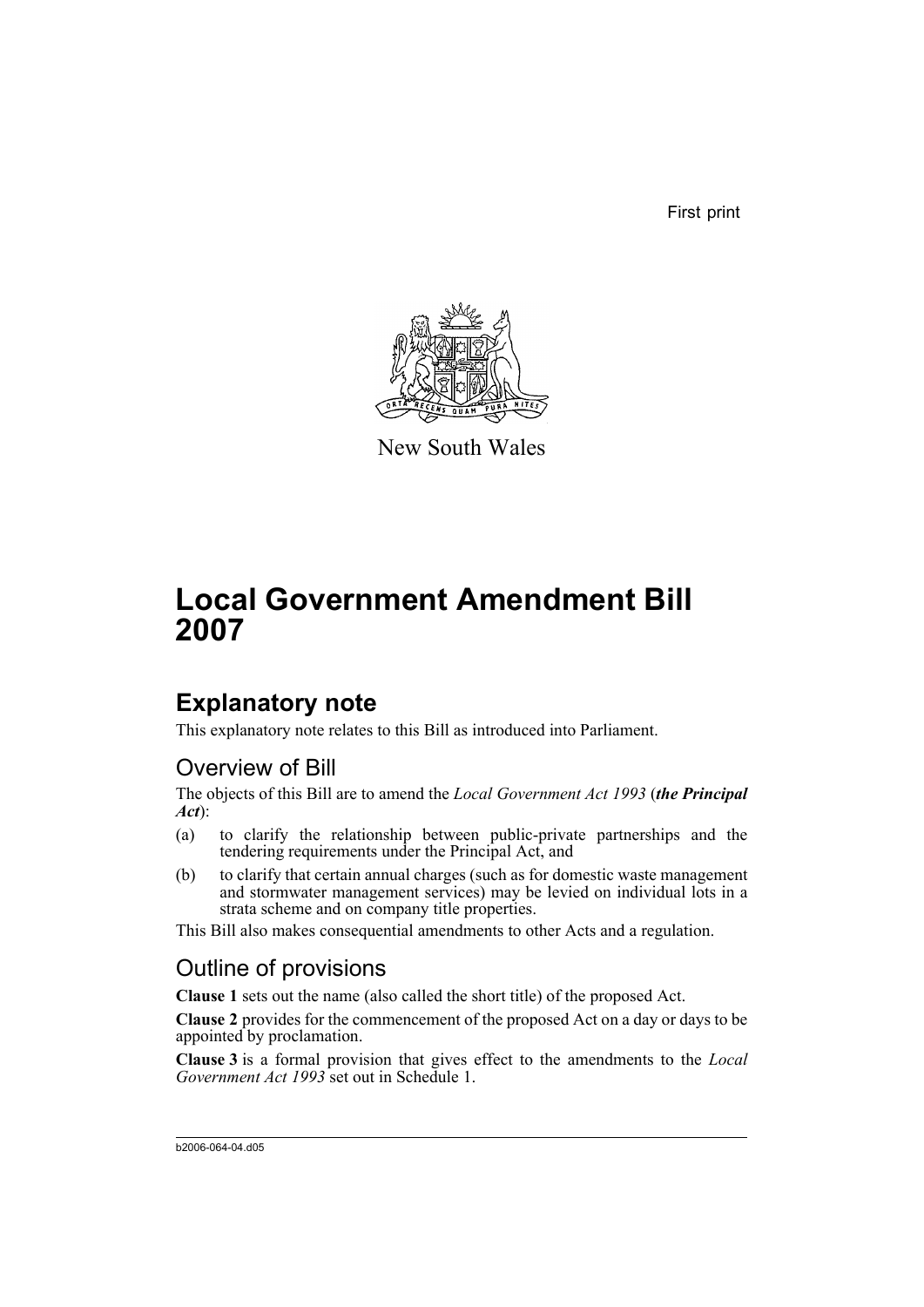Explanatory note

**Clause 4** is a formal provision that gives effect to the consequential amendments to other legislation set out in Schedule 2.

**Clause 5** provides for the repeal of the proposed Act after all the amendments made by the proposed Act have commenced. Once the amendments have commenced the proposed Act will be spent and section 30 of the *Interpretation Act 1987* provides that the repeal of an amending Act does not affect the amendments made by that Act.

### **Amendments relating to public-private partnerships and tendering requirements**

Section 55 currently provides that a council must invite tenders before entering into certain contracts. Part 6 of Chapter 12 currently sets out the requirements in relation to the participation by councils in public-private partnerships. The proposed amendments make it clear that a council may choose to either go to tender or to use the public-private partnership model for certain projects.

**Schedule 1 [1]** amends section 55 to provide that contracts to enter into public-private partnerships and contracts entered into by a council for the purposes of carrying out a project under a public-private partnership are contracts for which a council is not required to invite tenders.

**Schedule 1 [2] and [3]** repeal section 55 (5)–(7) and insert a new section 55A to clarify the manner in which the tendering requirements under section 55 extends to entities formed by a council.

**Schedule 1 [4]** clarifies the nature and operation of public-private partnerships and, in particular, makes it clear that the types of services that relate to such partnerships are services that are delivered during the carrying out of any project under the partnership. **Schedule 2.1** makes a consequential amendment to clause 408 of the *Local Government (General) Regulation 2005* in relation to the types of arrangements that are excluded from the definition of *public-private partnership*.

### **Amendments relating to annual charges**

Part 1 of Chapter 15 of the Principal Act includes provision relating to the making and levying of annual charges for certain services provided by a council, including services such as water supply, sewerage, domestic waste management and stormwater management services.

**Schedule 1 [5]** inserts proposed section 495A to make it clear that such annual charges may be levied on individual lots in a strata scheme or on a company title dwelling or a portion of a company title building.

**Schedule 2.2 and 2.3** contain consequential amendments to the *Strata Schemes (Freehold Development) Act 1973* and the *Strata Schemes (Leasehold Development) Act 1986*, respectively, to make it clear that annual charges in relation to stormwater management services cannot be payable by the body corporate in relation to the relevant strata scheme.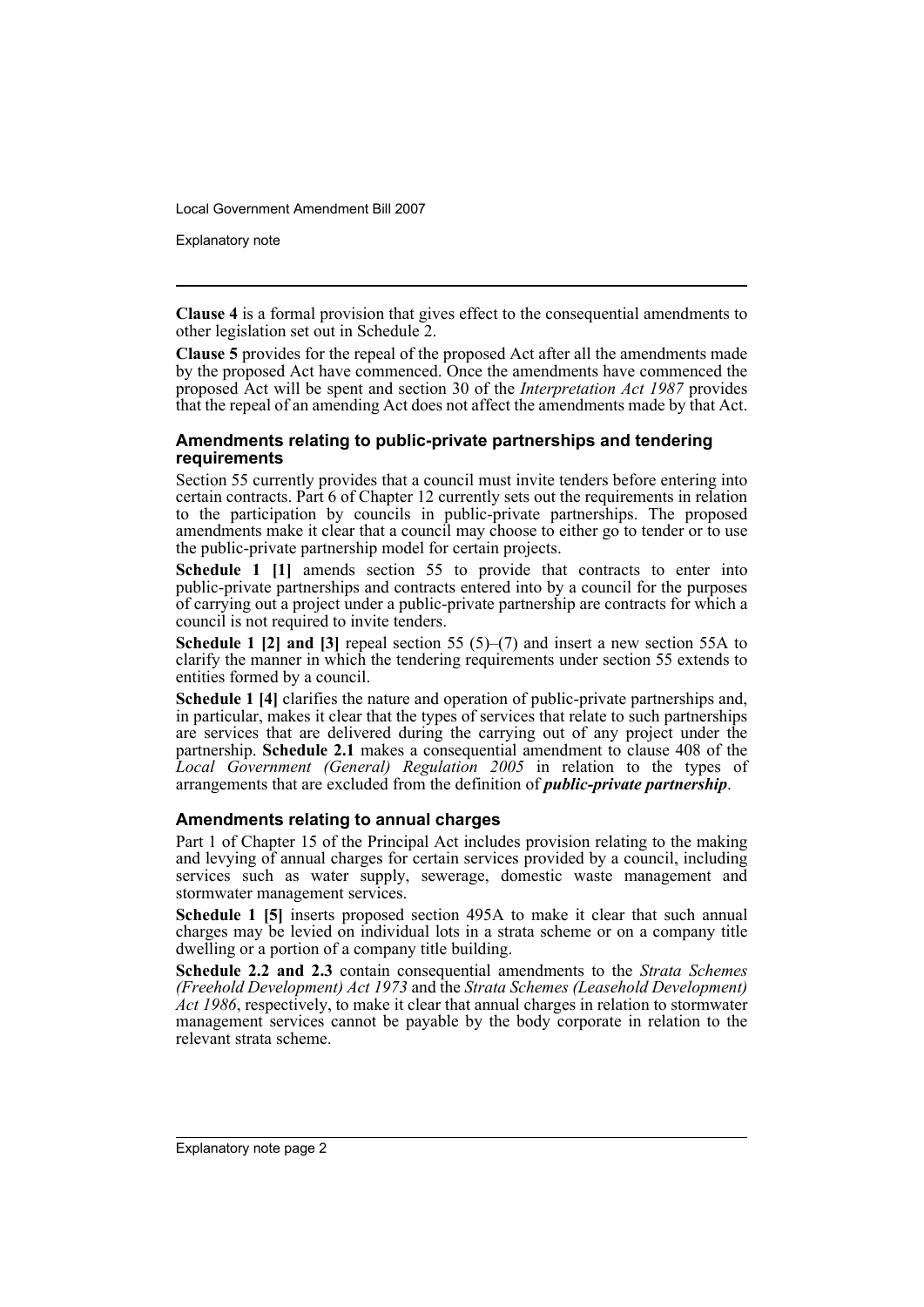Explanatory note

### **Other amendments**

**Schedule 1 [6]** enables savings and transitional regulations to be made as a consequence of the proposed Act.

**Schedule 1 [7]** inserts savings and transitional provisions as a consequence of the enactment of the proposed Act.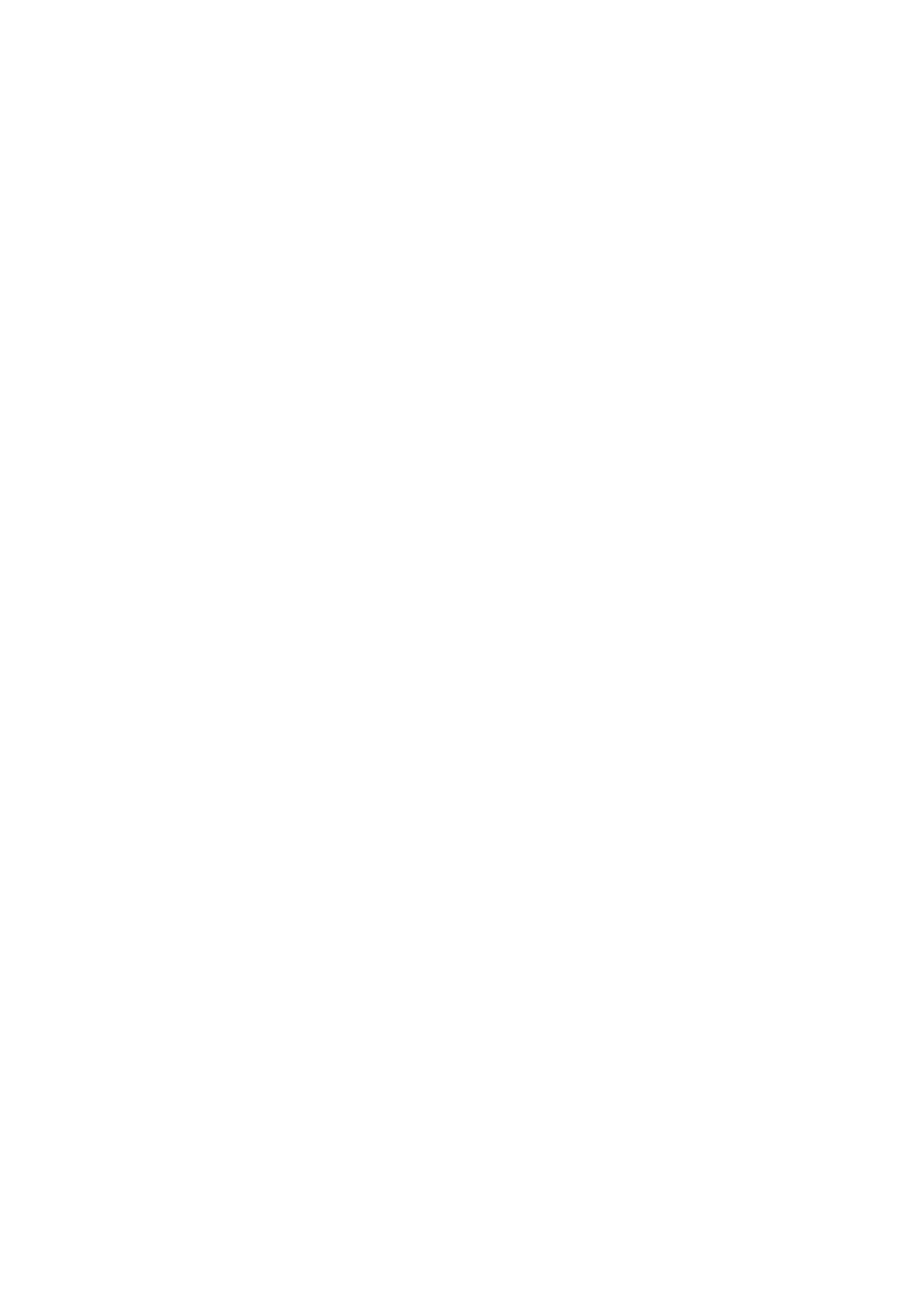First print



New South Wales

# **Local Government Amendment Bill 2007**

## **Contents**

|            |                                                         | Page |
|------------|---------------------------------------------------------|------|
|            | Name of Act                                             |      |
|            | Commencement                                            |      |
|            | Amendment of Local Government Act 1993 No 30            |      |
|            | Consequential amendment of other legislation            |      |
| 5          | Repeal of Act                                           |      |
|            | Schedule 1 Amendment of Local Government Act 1993 No 30 | 3    |
| Schedule 2 | Consequential amendment of other legislation            |      |
|            |                                                         |      |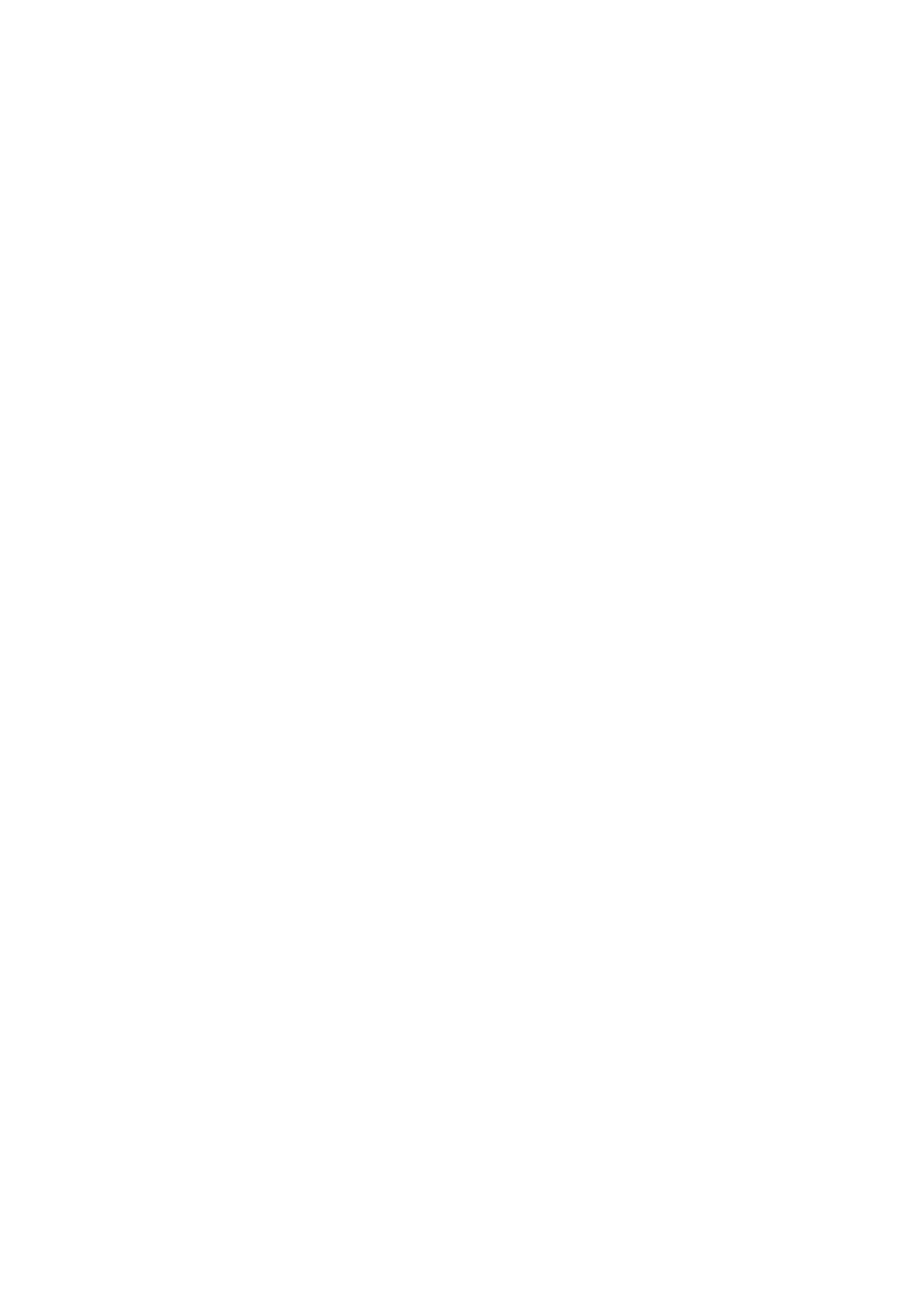

New South Wales

## **Local Government Amendment Bill 2007**

No , 2007

## **A Bill for**

An Act to amend the *Local Government Act 1993* to make further provision with respect to entering into public-private partnerships and the levying of annual charges; and for other purposes.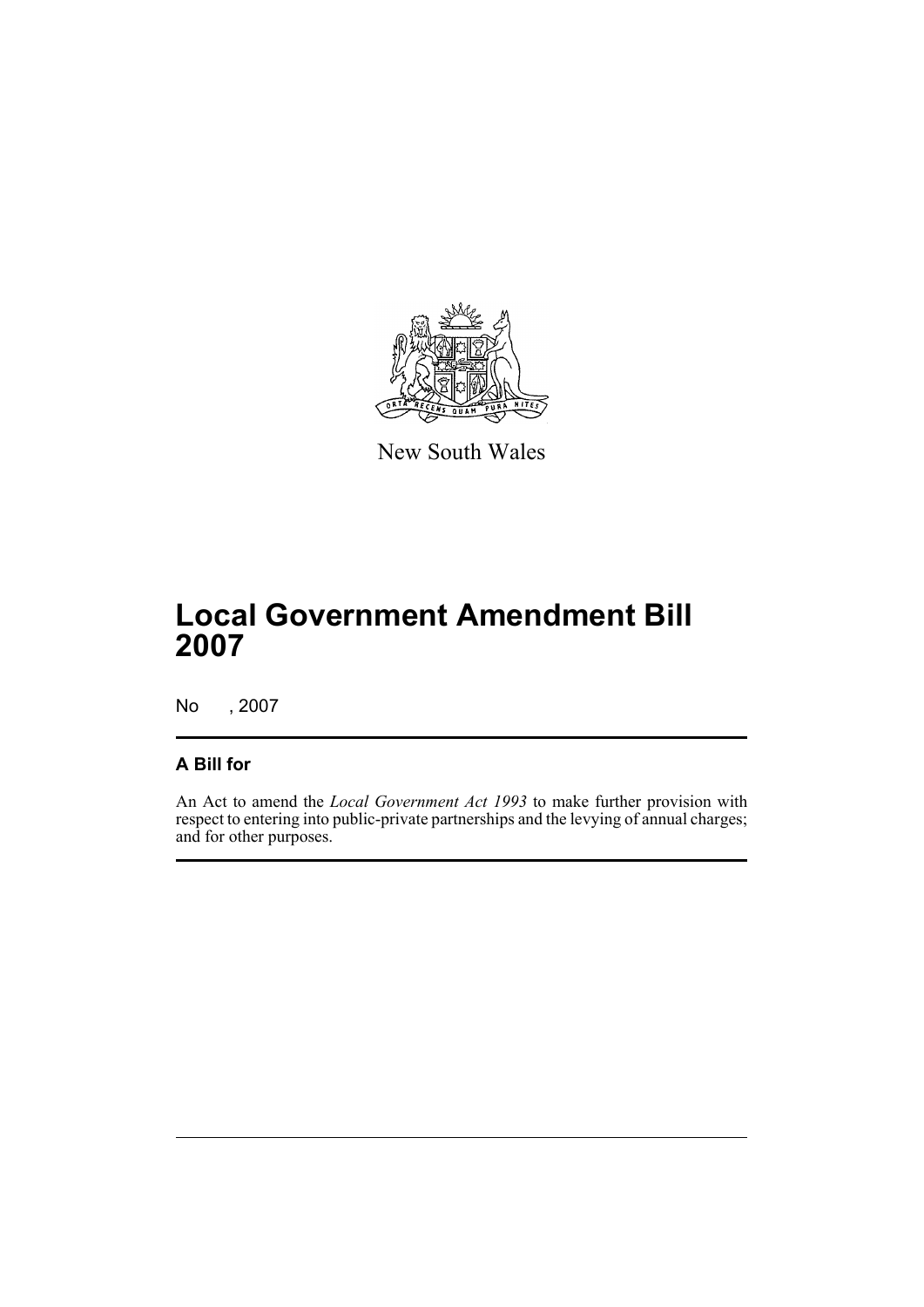<span id="page-7-4"></span><span id="page-7-3"></span><span id="page-7-2"></span><span id="page-7-1"></span><span id="page-7-0"></span>

|              |                      | The Legislature of New South Wales enacts:                                                                                                                | 1              |
|--------------|----------------------|-----------------------------------------------------------------------------------------------------------------------------------------------------------|----------------|
| 1            |                      | Name of Act                                                                                                                                               | 2              |
|              |                      | This Act is the <i>Local Government Amendment Act 2007</i> .                                                                                              | 3              |
| $\mathbf{2}$ |                      | Commencement                                                                                                                                              | 4              |
|              |                      | This Act commences on a day or days to be appointed by proclamation.                                                                                      | 5              |
| 3            |                      | <b>Amendment of Local Government Act 1993 No 30</b>                                                                                                       | 6              |
|              |                      | The <i>Local Government Act 1993</i> is amended as set out in Schedule 1.                                                                                 | $\overline{7}$ |
| 4            |                      | <b>Consequential amendment of other legislation</b>                                                                                                       | 8              |
|              |                      | The Acts and regulation specified in Schedule 2 are amended as set out<br>in that Schedule.                                                               | 9<br>10        |
| 5            | <b>Repeal of Act</b> |                                                                                                                                                           |                |
|              | (1)                  | This Act is repealed on the day following the day on which all of the<br>provisions of this Act have commenced.                                           | 12<br>13       |
|              | (2)                  | The repeal of this Act does not, because of the operation of section 30<br>of the <i>Interpretation Act 1987</i> , affect any amendment made by this Act. | 14<br>15       |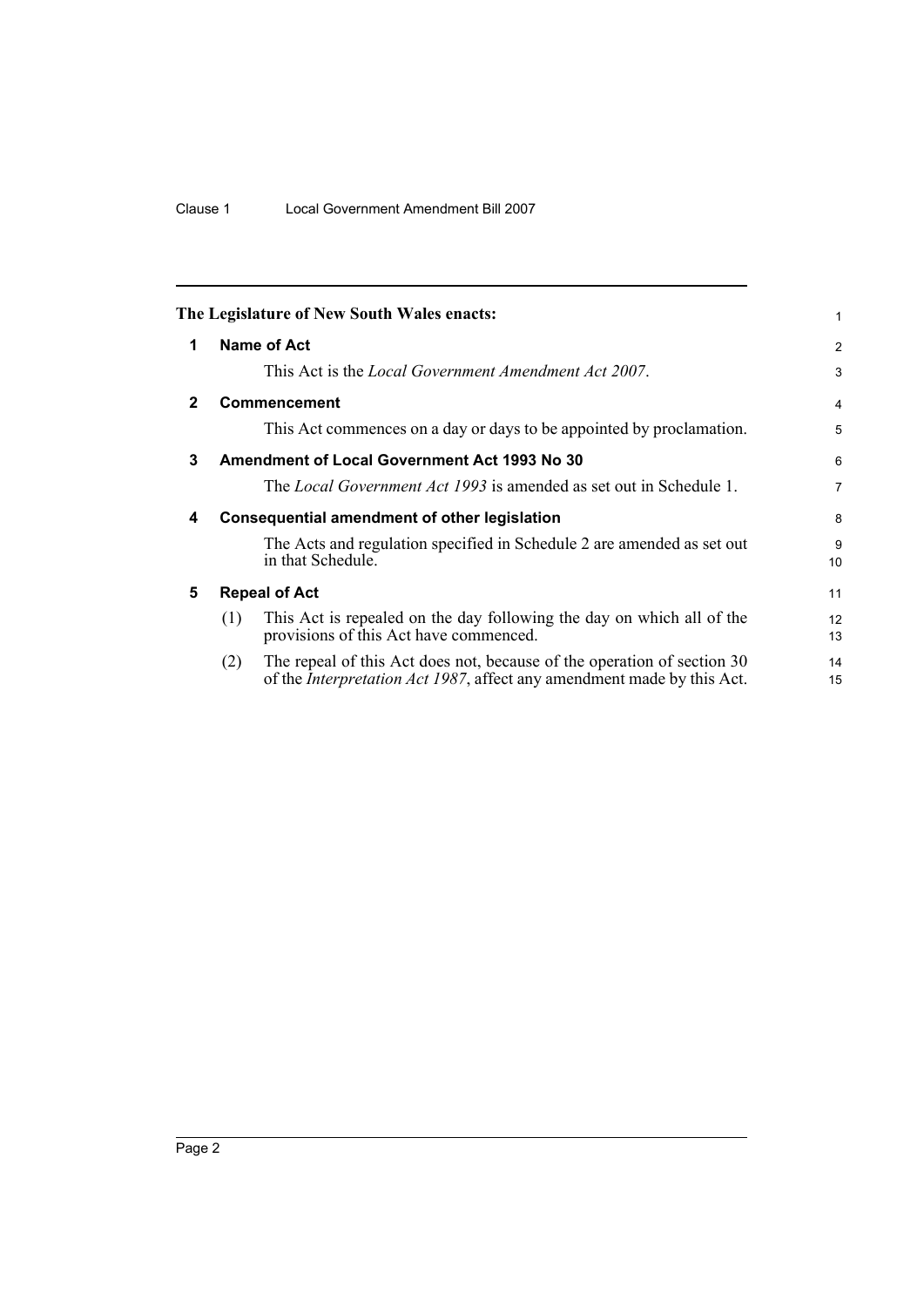Amendment of Local Government Act 1993 No 30 Schedule 1

<span id="page-8-0"></span>

|     | <b>Schedule 1</b>                      |                    | <b>Amendment of Local Government Act</b><br>1993 No 30                                                                                     | 1<br>$\overline{2}$ |
|-----|----------------------------------------|--------------------|--------------------------------------------------------------------------------------------------------------------------------------------|---------------------|
|     |                                        |                    | (Section 3)                                                                                                                                | 3                   |
| [1] |                                        |                    | Section 55 What are the requirements for tendering?                                                                                        | $\overline{4}$      |
|     |                                        |                    | Insert before the last dot point in section 55 $(3)$ :                                                                                     | 5                   |
|     |                                        |                    | a contract to enter into a public-private partnership                                                                                      | 6                   |
|     |                                        |                    | if a council has entered into a public-private partnership—<br>$\bullet$                                                                   | $\overline{7}$      |
|     |                                        |                    | a contract entered into by the council for the purposes of<br>carrying out a project under the public-private partnership                  | 8<br>9              |
|     |                                        |                    | (but only to the extent that the contract is part of the project                                                                           | 10                  |
|     |                                        |                    | that has been assessed or reviewed under Part 6 of<br>Chapter 12)                                                                          | 11<br>12            |
| [2] |                                        |                    | Section 55 (5)-(7)                                                                                                                         | 13                  |
|     |                                        |                    | Omit the subsections.                                                                                                                      | 14                  |
| [3] |                                        | <b>Section 55A</b> |                                                                                                                                            | 15                  |
|     |                                        |                    | Insert after section 55:                                                                                                                   | 16                  |
|     | 55A                                    |                    | Extended operation of section 55 to council-related entities                                                                               | 17                  |
|     |                                        | (1)                | A council must comply with the requirements of section 55                                                                                  | 18                  |
|     |                                        |                    | (including any regulations made under that section) even though<br>the contract to which that section applies involves something           | 19<br>20            |
|     |                                        |                    | being done to or by an entity that the council has formed or                                                                               | 21                  |
|     |                                        |                    | participated in forming.                                                                                                                   | 22                  |
|     |                                        | (2)                | However, if the entity concerned is formed under a public-private                                                                          | 23<br>24            |
|     |                                        |                    | partnership, subsection (1) has effect only to the extent that the<br>contract is not part of a project that has been assessed or reviewed | 25                  |
|     |                                        |                    | in accordance with Part 6 of Chapter 12.                                                                                                   | 26                  |
|     |                                        | (3)                | In this section:                                                                                                                           | 27                  |
|     |                                        |                    | <i>entity</i> means any partnership, trust, corporation, joint venture,<br>syndicate or other body (whether or not incorporated), but does | 28                  |
|     |                                        |                    | not include any such entity that is of a class prescribed by the                                                                           | 29<br>30            |
|     |                                        |                    | regulations as not being within this definition.                                                                                           | 31                  |
| [4] |                                        |                    | <b>Section 400B Definitions</b>                                                                                                            | 32                  |
|     | Omit section 400B (1). Insert instead: |                    |                                                                                                                                            |                     |
|     |                                        | (1)                | For the purposes of this Act, a <i>public-private partnership</i> means<br>an arrangement:                                                 | 34<br>35            |
|     |                                        |                    |                                                                                                                                            |                     |

Page 3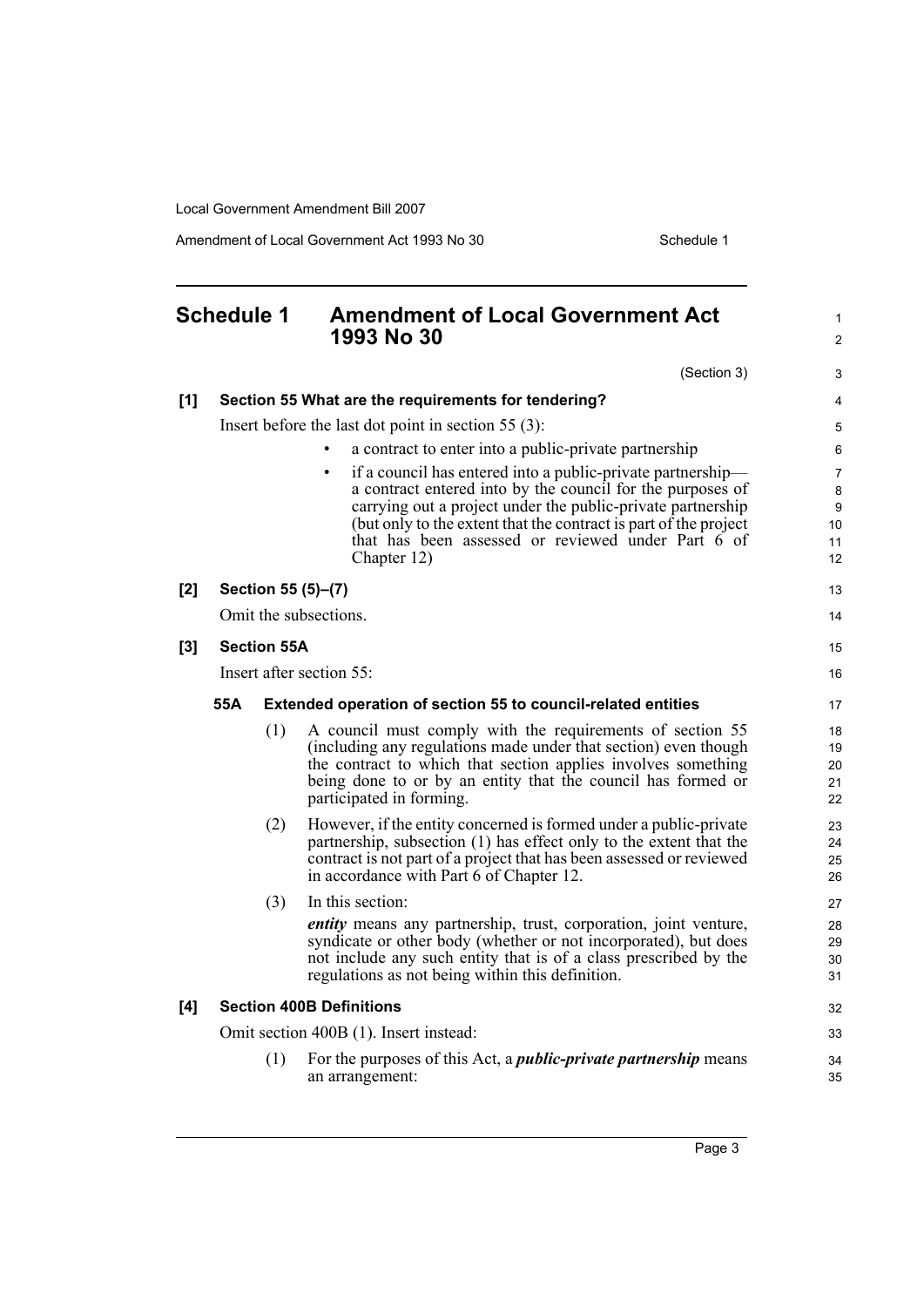|     |                           | (a)<br>(b) | between a council and a private person to provide public<br>infrastructure or facilities (being infrastructure or facilities<br>in respect of which the council has an interest, liability or<br>responsibility under the arrangement), and<br>in which the public infrastructure or facilities are provided<br>in part or in whole through private sector financing,<br>ownership or control,<br>but does not include any such arrangement if it is of a class that<br>has been excluded from the operation of this Part by the<br>regulations. | 1<br>$\overline{2}$<br>$\mathbf{3}$<br>$\overline{4}$<br>5<br>6<br>$\overline{7}$<br>$\bf 8$<br>9<br>10 |
|-----|---------------------------|------------|--------------------------------------------------------------------------------------------------------------------------------------------------------------------------------------------------------------------------------------------------------------------------------------------------------------------------------------------------------------------------------------------------------------------------------------------------------------------------------------------------------------------------------------------------|---------------------------------------------------------------------------------------------------------|
|     | (1A)                      |            | For the purposes of subsection $(1)$ , the provision of public<br>infrastructure or facilities includes the delivery of services during<br>the carrying out of any project under the public-private<br>partnership.                                                                                                                                                                                                                                                                                                                              | 11<br>12<br>13<br>14                                                                                    |
| [5] | <b>Section 495A</b>       |            |                                                                                                                                                                                                                                                                                                                                                                                                                                                                                                                                                  | 15                                                                                                      |
|     | Insert after section 495: |            |                                                                                                                                                                                                                                                                                                                                                                                                                                                                                                                                                  | 16                                                                                                      |
|     | 495A                      |            | Strata lots and company titles taken to be separate parcels of land<br>for annual charges                                                                                                                                                                                                                                                                                                                                                                                                                                                        | 17<br>18                                                                                                |
|     |                           |            | For the purposes of making or levying an annual charge under<br>section $\overline{496}$ , 496A or 501:                                                                                                                                                                                                                                                                                                                                                                                                                                          | 19<br>20                                                                                                |
|     |                           | (a)        | each lot in a strata plan that is registered under the Strata<br>Schemes (Freehold Development) Act 1973 or the Strata<br>Schemes (Leasehold Development) Act 1986, and                                                                                                                                                                                                                                                                                                                                                                          | 21<br>22<br>23                                                                                          |
|     |                           | (b)        | each dwelling or portion of the kind referred to in section<br>$547(1)$ ,                                                                                                                                                                                                                                                                                                                                                                                                                                                                        | 24<br>25                                                                                                |
|     |                           |            | is taken to be a separate parcel of rateable land.                                                                                                                                                                                                                                                                                                                                                                                                                                                                                               | 26                                                                                                      |
| [6] |                           |            | Schedule 8 Savings, transitional and other provisions consequent on<br>the enactment of other Acts                                                                                                                                                                                                                                                                                                                                                                                                                                               | 27<br>28                                                                                                |
|     |                           |            | Insert at the end of clause $1(1)$ :                                                                                                                                                                                                                                                                                                                                                                                                                                                                                                             | 29                                                                                                      |
|     |                           |            | Local Government Amendment Act 2007                                                                                                                                                                                                                                                                                                                                                                                                                                                                                                              | 30                                                                                                      |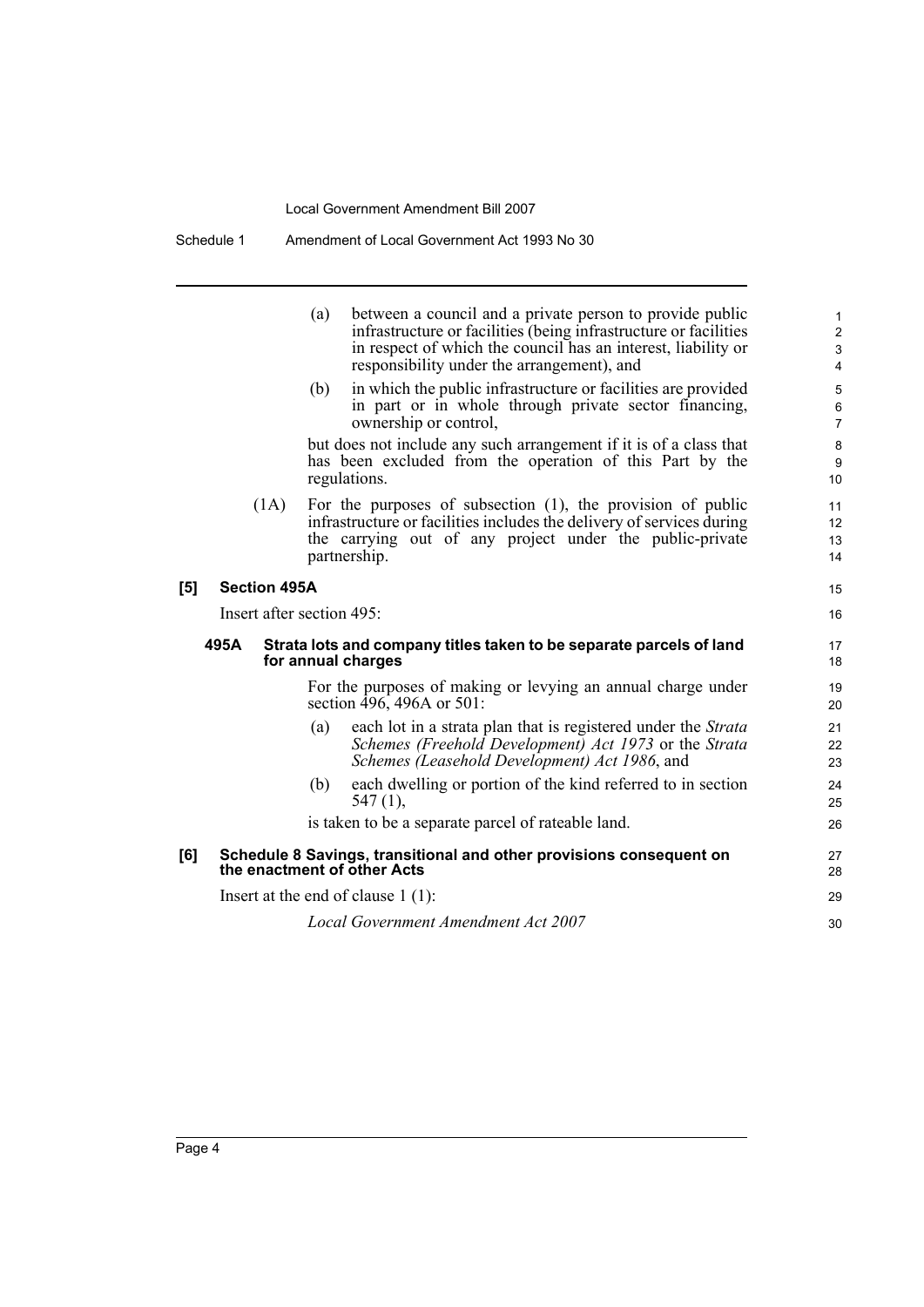Amendment of Local Government Act 1993 No 30 Schedule 1

1 2

3 4

### **[7] Schedule 8, Part 28**

Insert after Part 27:

## **Part 28 Provisions consequent on enactment of Local Government Amendment Act 2007**

### **88 Definition**

#### In this Part:

*amending Act* means the *Local Government Amendment Act 2007*.

### **89 Validation provision**

Anything done or omitted to be done by a council that would have been validly done or omitted to be done had section 495A, as inserted by the amending Act, been in force when the thing was done or omitted to be done is validated.

#### **90 Existing public-private partnerships**

The substitution of the definition of *public-private partnership* in section 400B (1) by the amending Act does not affect the operation of a public-private partnership entered into before the commencement of that substitution.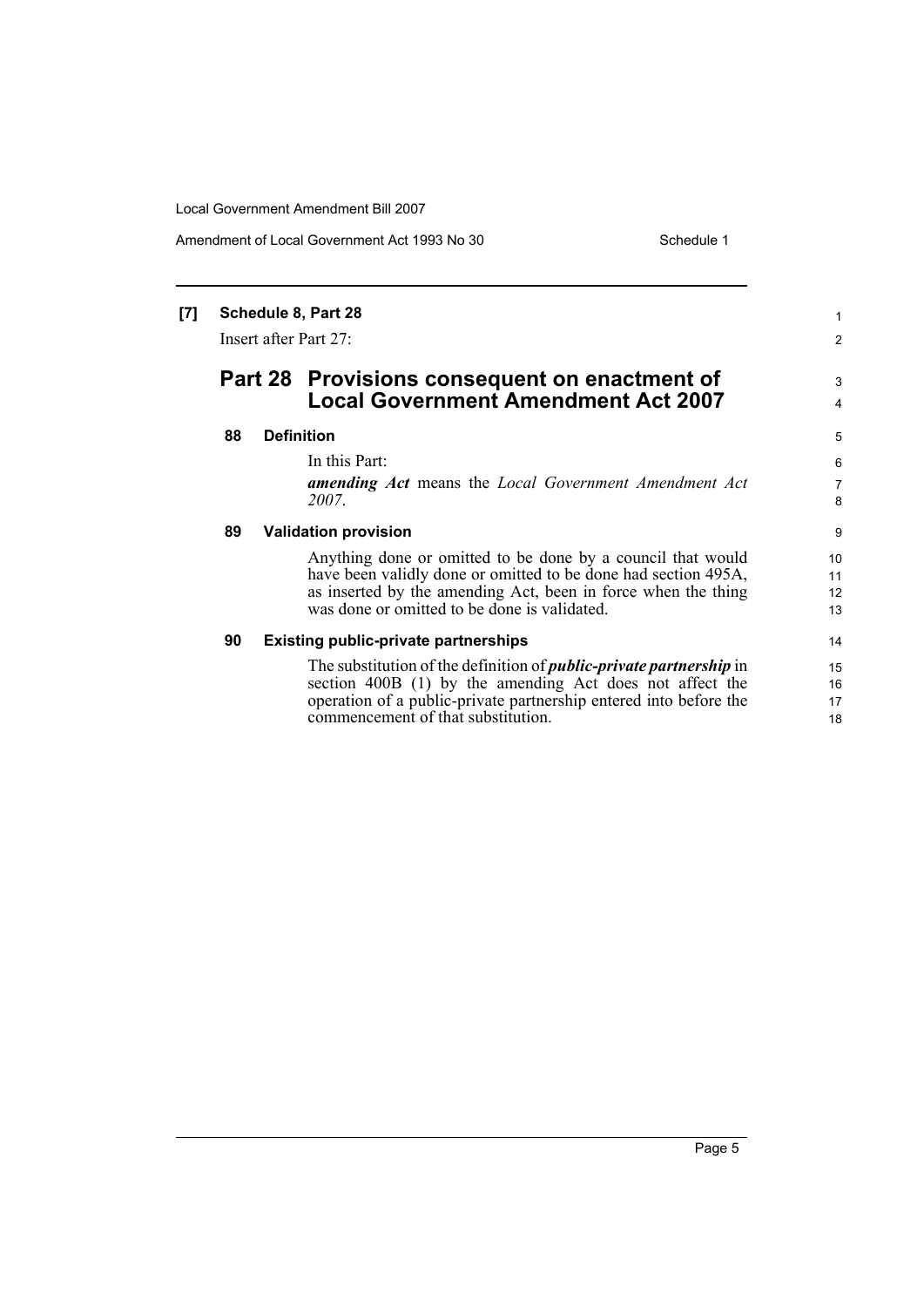Schedule 2 Consequential amendment of other legislation

## <span id="page-11-0"></span>**Schedule 2 Consequential amendment of other legislation**

(Section 4)

1 2

3

| 2.1 |                                                                                             |     | <b>Local Government (General) Regulation 2005</b>                                                                                                                                                                              | $\overline{4}$                    |
|-----|---------------------------------------------------------------------------------------------|-----|--------------------------------------------------------------------------------------------------------------------------------------------------------------------------------------------------------------------------------|-----------------------------------|
|     | Clause 408 Arrangements excluded from provisions relating to<br>public-private partnerships |     |                                                                                                                                                                                                                                |                                   |
|     | Omit clause 408 (1). Insert instead:                                                        |     |                                                                                                                                                                                                                                |                                   |
|     | (1)                                                                                         |     | For the purposes of section 400B (1) of the Act, the following<br>arrangements are excluded from the operation of Part 6 of<br>Chapter 12 of the Act:                                                                          | 8<br>9<br>10 <sup>°</sup>         |
|     |                                                                                             | (a) | any contract between a council and a private person that<br>would, but for a resolution by the council to enter into a<br>public-private partnership, be subject to the tendering<br>requirements under section 55 of the Act, | 11<br>12 <sup>°</sup><br>13<br>14 |
|     |                                                                                             | (b) | any arrangement arising out of the operation of Division 6<br>of Part 4 of the <i>Environmental Planning and Assessment</i><br>Act 1979,                                                                                       | 15<br>16<br>17                    |
|     |                                                                                             | (c) | any arrangement arising out of the imposition by a council<br>of a requirement under section 306 of the Water<br><i>Management Act 2000</i> (as applying to the council by virtue<br>of section 64 of the Act).                | 18<br>19<br>20<br>21              |
| 2.2 |                                                                                             |     | Strata Schemes (Freehold Development) Act 1973 No 68                                                                                                                                                                           | 22                                |
|     | <b>Section 93 Charges for services</b>                                                      |     |                                                                                                                                                                                                                                |                                   |
|     |                                                                                             |     | Insert "(other than stormwater management services within the meaning of the<br>Local Government Act 1993)" after "effluent services".                                                                                         | 24<br>25                          |